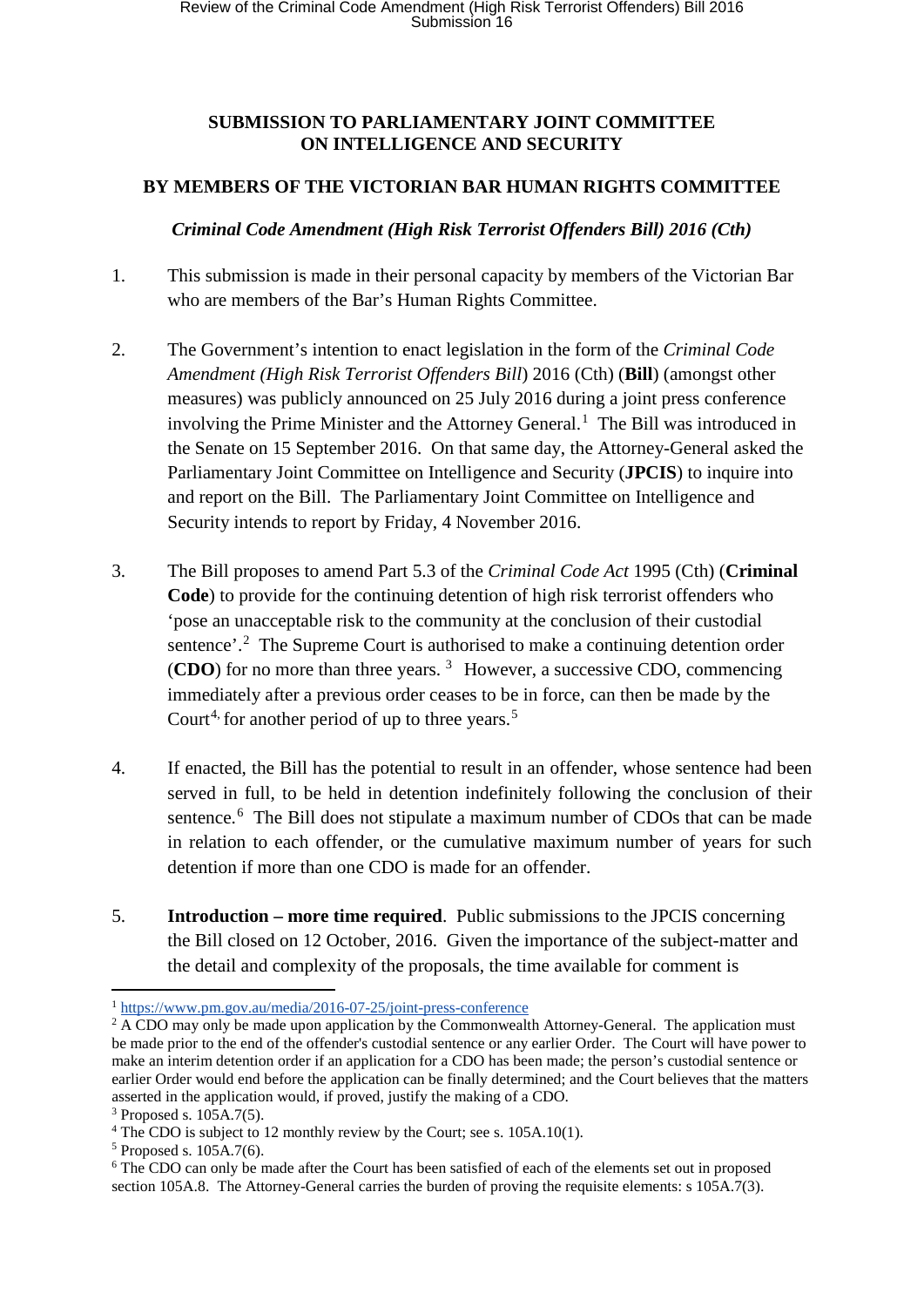unreasonably short. Accordingly, an extension of time is sought for the filing of this submission.

- 6. **Terrorism and human rights**. It is axiomatic that both by legal doctrine and cultural inclination, Australia's Government is a democracy, and its society is pluralist in outlook. Pluralistic democracy based on the rule of law is the only system of government suitable to guarantee human rights effectively.<sup>[7](#page-1-0)</sup> Fundamental to the operation of a democratic society is the liberty of the person from arbitrary interference with their home and possessions, freedom of opinion and thought and expression, freedom of communication and freedom of movement. Essential to the exercise of those rights is freedom from arbitrary detention, and the removal of that freedom in accordance with due process and the rule of law. Any interference with such a basic right must be justified, proportionate and subject to accountability and scrutiny.
- 7. The Explanatory Memorandum concerning the Bill (**EM**)[8](#page-1-1) helpfully identifies, primarily by reference to the International Covenant on Civil and Political Rights, certain of the human rights issues which must be considered. We do not repeat the references to those rights. Suffice to say that they form part of Australia's legal heritage through the common law, as well as through Australia's acceptance and adoption of each of the international instruments concerned.
- 8. **Terrorism: the proper role of Government**. We acknowledge that the Australian Parliament and Government have a responsibility to ensure the security of Australia.<sup>[9](#page-1-2)</sup> We also acknowledge the legitimate objective of addressing terrorism and providing consequences for citizens who commit terrorist offences against Australia and its people. However, the Bill is not of this kind. Detention of persons who have been convicted of terrorism related offences and who are about to complete the period of imprisonment imposed upon them as a result of having committed those offences cannot be assumed to be a necessary, reasonable or proportionate response to potential terrorist threats. Where the Parliament introduces laws which are not necessary, reasonable or proportionate, the rule of law is undermined.<sup>[10](#page-1-3)</sup>
- 9. **Executive summary: primary areas of concern**. In the time available, we have been able to consider in a summary manner the following main issues:
	- (a) the regime to be established under the Bill is inconsistent with freedom from arbitrary detention;

<span id="page-1-0"></span> <sup>7</sup> See for example, *Document of the Copenhagen Meeting of the Conference on the Human Dimension of the CSCE* (1990 Copenhagen Document), Preamble. Available at<http://www.osce.org/documents> .

<span id="page-1-1"></span><sup>8</sup> Explanatory Memorandum, Criminal Code Amendment (High Risk Terrorist Offenders) Bill 2016 (Cth).

<span id="page-1-2"></span><sup>9</sup> *Countering Terrorism and Protecting Human Rights: A Manua*l (Office for Democratic Institutions and Human Rights) available at<http://www.osce.org/odihr/29103?download=true> .

<span id="page-1-3"></span><sup>&</sup>lt;sup>10</sup> It is incumbent on those who propose to alter the law in ways which restrict liberties to demonstrate that:

<sup>(</sup>a) There is a need for those intrusions which the law does not presently address; and

<sup>(</sup>b) There is effective oversight of the exercise of such power.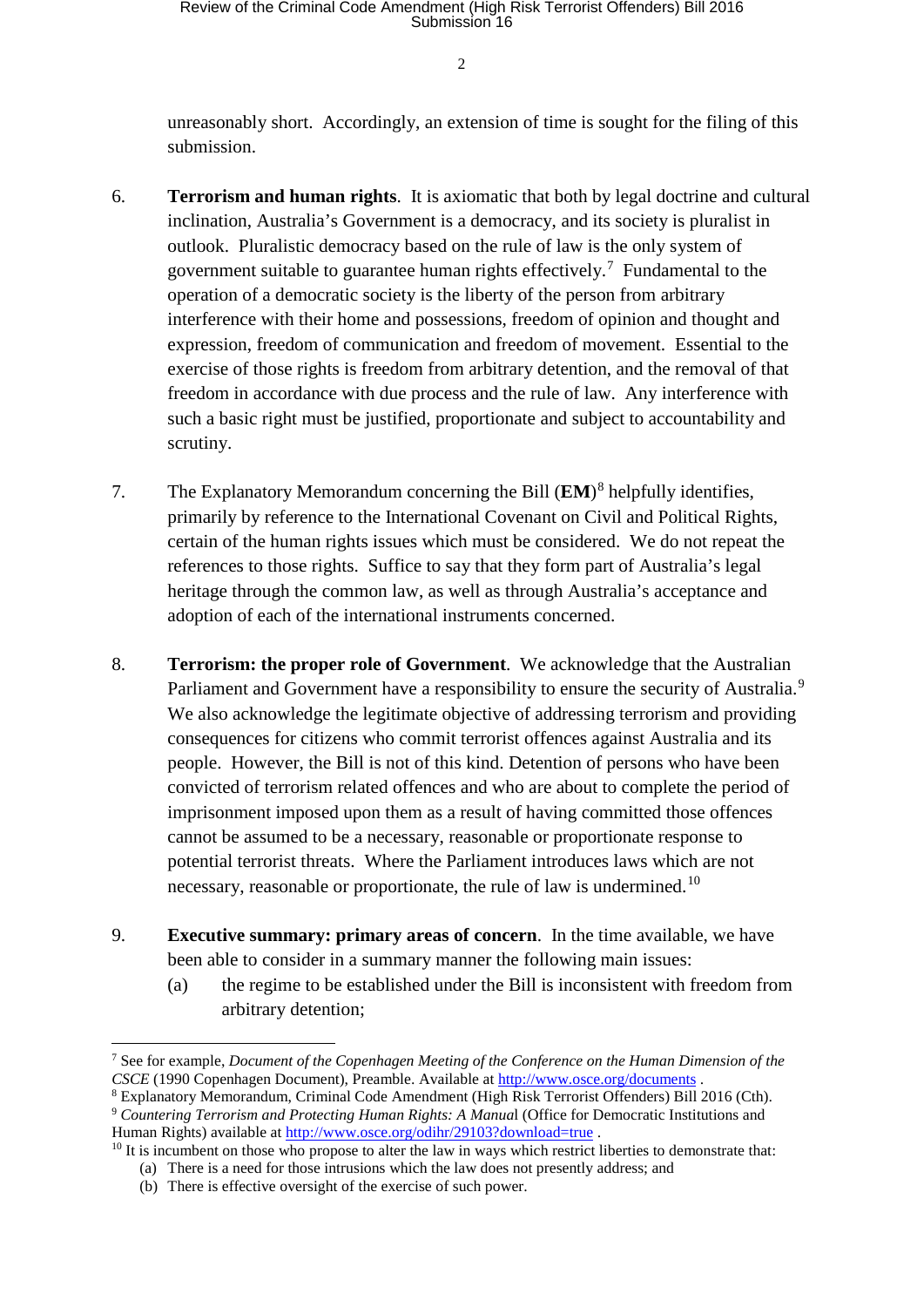- (b) the making of a CDO is subject to the rules of evidence in civil matters, and may be made on the basis of expert evidence of dubious forensic quality;
- (c) the making of a CDO may require the Court to intrude into matters relating to freedom of political thought and religious belief;
- (d) as formulated, the Bill has an inherent bias in favour of the making of a CDO;
- (e) as formulated, the Bill does not adequately safeguard the rights of the child.
- 10. The Bill requires amendment or redrafting as a result of the following matters.

#### **A. Freedom from arbitrary detention**

- 11. In the EM, much is made of the features in the Bill that are said to stamp the proposed amendments as appropriate and adapted to a legitimate end, namely protection of the community.<sup>[11](#page-2-0)</sup> Article 9(1) of the International Covenant on Civil and Political Rights (**ICCPR**) provides that everyone has the right to liberty and security of person. The ICCPR also provides that no one shall be subjected to arbitrary arrest or detention, and no one shall be deprived of his liberty except on such grounds and in accordance with such procedures as are established by law.
- 12. Involuntary detention is punitive<sup>12</sup>, and detention<sup>[13](#page-2-2)</sup> based on a prediction of possible future conduct is necessarily arbitrary, unless capable of being justified on other grounds.<sup>[14](#page-2-3)</sup> Whether this is the case depends on the content of the law which authorises the detention, upon its proper characterisation. [15](#page-2-4) If enacted, the Bill would authorise further punishment for past crimes beyond the period assessed by a Court as proportionate to the nature and gravity of the offender's conduct. The Bill purports to confer the judicial power of the Commonwealth on a State Court to detain offenders in circumstances divorced from punishment or guilt. Further, detention would be permitted for periods of up to 3 years solely on the basis of a prediction of prospective conduct that has not and may never occur. This conflicts with the [fundamental rule of](http://www.smh.com.au/comment/why-malcolm-turnbull-must-dump-the-citizenship-bill-20151004-gk0rgx.html)  [law principle](http://www.smh.com.au/comment/why-malcolm-turnbull-must-dump-the-citizenship-bill-20151004-gk0rgx.html) as expressed in international human rights law, that no person should be

<span id="page-2-0"></span><sup>&</sup>lt;sup>11</sup> And it is inferred protection of communities outside Australia who may be affected by persons who engage in acts of terror overseas contrary to the Code.

<span id="page-2-1"></span><sup>12</sup> McDonald, S. 'Involuntary Detention and the Separation of Judicial Power' (2007) 35 *Federal Law Review* 25.

<span id="page-2-2"></span><sup>13</sup> *Lim v Minister for Immigration, Local Government and Ethnic Affairs* (1992) 176 CLR 1; per Brennan, Deane and Dawson JJ at page 27, save in the case of certain recognized exceptions: at page 28. *Lim* was cited for this proposition in *North Australian Aboriginal Justice Agency Ltd v Northern Territory* [2015] HCA 41 per French CJ, Kiefel and Bell JJ at [37], per Gageler J at [94], [98] and [128]; per Nettle and Gordon JJ at [236]. <sup>14</sup> Coyle, I.R. *The Cogency of Risk Assessments*, Bond University, Robina, Queensland, Australia, available at <http://dx.doi.org/10.1080/13218719.2010.543406> .

<span id="page-2-4"></span><span id="page-2-3"></span><sup>&</sup>lt;sup>15</sup> In *North Australian Aboriginal Justice Agency Ltd, Gageler J said at [98] that: "Cases subsequent to <i>Lim* have illustrated the difficulty of seeking to draw a bright-line distinction between penal or punitive detention and protective or preventive detention (citing for this proposition *Fardon,* below). The difficulty of drawing any distinction between detention which is penal or punitive and detention which is not highlights the significance of default characterisation: any form of detention is penal or punitive unless justified as otherwise. The question is always one of characterisation of the detention, in respect of which the object sought to be achieved by the law authorising detention is a relevant consideration, but not the only consideration."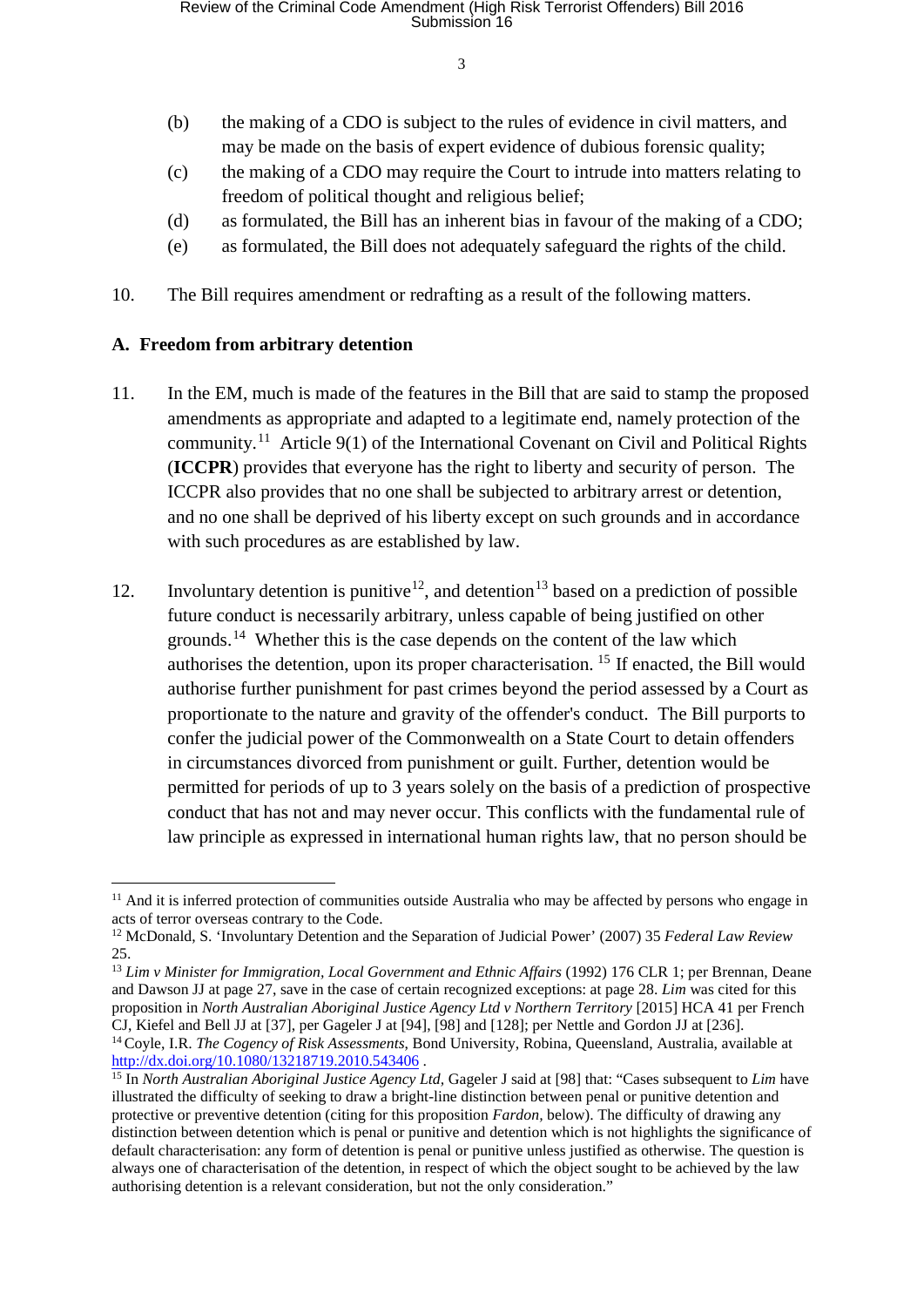subjected to a punishment that was not provided for by the law at the time they committed the offending act.<sup>[16](#page-3-0)</sup>

13. The making of a CDO in the manner proposed by the Bill is inconsistent with Article 9 of the ICCPR. Using the cloak of judicial authority, the Bill would permit the imposition of a further period of detention in circumstances that cannot be justified. In this respect, the Bill may be usefully compared with similar State legislation that in certain circumstances permits the detention of serious sex offenders after the period of their sentence has elapsed.<sup>[17](#page-3-1)</sup>

#### **False Analogy with State Sex Offender Legislation**

- 14. In Victoria, a similar regime to that proposed to be established under the Bill exists under the *Serious Sex Offenders (Detention and Supervision) Act* 2009 (Vic) (**Detention and Supervision Act**). The Bill largely reproduces the scheme for postsentence detention set out in the Detention and Supervision Act, adopting the same language in terms of risk assessment and triggers for the exercise of the Court's discretion to impose a further period of detention for the protection of the community. However, important differences exist between the operation of the regime established under the Detention and Supervision Act on the one hand, and the Bill on the other.
- 15. First, in the case of serious sexual offenders in Victoria, there are specifically designed clinical measures used by psychiatrists to predict the danger of sexual recidivism. The *STATIC-99* or *STATIC – 99R* provides for the evaluation of dangerousness according to categories of seriousness: low, low-moderate, moderatehigh and high. It does so by reference to static criteria, including whether the offender has lived with a lover for more than two years; convictions for non-contact sex offences, consideration of whether a male victim was involved as well as prior convictions that do not involve sexual violence. These are then adjusted to take into account more dynamic features relevant to the individual.

<span id="page-3-0"></span><sup>&</sup>lt;sup>16</sup> ICCPR, especially art. 15(1), which relevantly provides that a heavier penalty shall not be imposed than the one that was applicable at the time when the criminal offence was committed.

<span id="page-3-1"></span><sup>17</sup> In *Fardon v Queensland* (2004) 223 CLR 575 the High Court upheld Queensland laws for post-sentence detention of sex offenders. However, very strong doubt was expressed by the High Court that the Commonwealth Parliament could confer Chapter III judicial power on a Court (whether Federal or State) of the kind conferred by the Queensland Parliament on Queensland's Supreme Court: per Gummow J at 608-614 [69]-[89], per Kirby J at 631 [145], per Callinan and Haydon JJ at 655-6 [219]. Additionally, Gleeson CJ and Hayne J left open whether, as the Commonwealth had submitted in that case, under the Constitution the federal Parliament could enact a valid law imposing on a court a function comparable to that imposed by the State Parliament in *Fardon*: at 591 [18]; 647-8 [196] – [197]. McHugh J upheld the laws in *Fardon* expressly because they were not federal laws: at 598 [37] ff. Commonwealth judicial power can only be conferred in accordance with Chapter III of the Constitution: *Alqudsi v The Queen* [2016] HCA 24 per Kiefel, Bell and Keane JJ at [168]. In *Lim v Minister for Immigration, Local Government and Ethnic Affairs* (1992) 176 CLR 1*,* Brennan, Deane and Dawson JJ stated at p. 27 that Chapter III judicial power does not permit the conferral of power to detain a person in custody notwithstanding that the power is conferred in terms which seeks to divorce such detention from both punishment and guilt.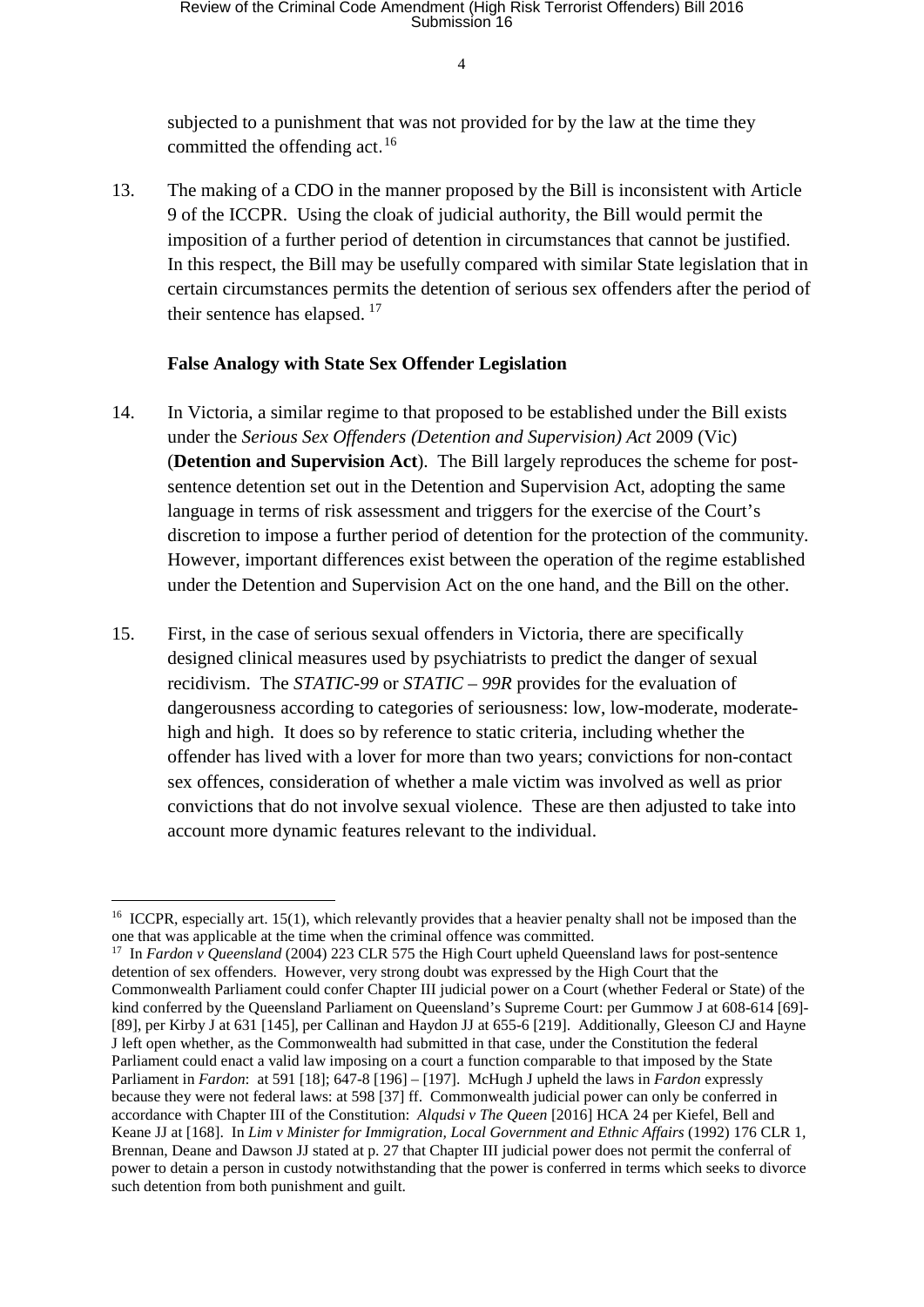- 16. In relation to persons convicted of terror offences, there is no established clinical measure directed to predicting future risk of committing that type of offence, nor is there any evidence of specific treatment available for rehabilitation in relation to that type of offending.
- 17. The difficulties inherent in the prediction of dangerousness were identified by the Human Rights Committee of the United Nations in *Fardon v Australia* (**Fardon**) [18](#page-4-0) and *Tillman v Australia* (**Tillman**) [19](#page-4-1). The UNHRC criticised the capacity for medical experts to properly predict dangerousness in the following terms:

*"The concept of feared or predicted dangerousness to the community applicable in the case of past offenders is inherently problematic. It is essentially based on opinion as distinct from factual evidence, even if that evidence consists in the opinion of psychiatric experts. But psychiatry is not an exact science. [The legislative regime] on the one hand, requires the Court to have regard to the opinion of psychiatric experts on future dangerousness but, on the other hand, requires the Court to make a finding of fact of dangerousness. While Courts are free to accept or reject expert opinion and are required to consider all other available evidence, the reality is that the Courts must make a finding of act on the suspected future behaviour of a past offender, which may or may not materialise."* 

18. In *TSL v Secretary to the Department of Justice* (2006) 14 VR 109 at 122 (*TSL*) Callaway JA cited an issues paper prepared by Professor Bernadette McSherry concerning the dangers of evidence provided by mental health professionals, especially in light of the '…potential for judges and juries to misunderstand and misuse risk assessments, assigning greater accuracy and inevitability to predicted behaviours than is warranted.' Callaway JA also referred to Kirby J's reasons for judgment in *Fardon v Attorney-General<sup>[20](#page-4-2)</sup>* where his Honour held<sup>[21](#page-4-3)</sup> that:

> *"experts in law, psychology and criminology have long recognised the unreliability of predictions of criminal dangerousness. In a recent comment, Professor Kate Warner remarked '[A]n obstacle to preventive detention is the difficulty of prediction. Psychiatrists notoriously over predict. Predictions of dangerousness have been shown to have only a one-third to 50% success rate."*

19. The inherent inaccuracies in predictive methodology are readily apparent. These concerns are compounded in the case of the Bill, where, unlike in the case of serious sexual offending, there is no established framework or measure that addresses factors

<span id="page-4-0"></span> <sup>18</sup> UNHRC, Communication No 1629/2007, 18 March 2010.

<span id="page-4-1"></span><sup>19</sup> UNHRC, Communication No 1635/2007, 18 March 2010.

<span id="page-4-2"></span><sup>20</sup> (2004) 223 CLR 575.

<span id="page-4-3"></span><sup>21</sup> Ibid at 623 [124].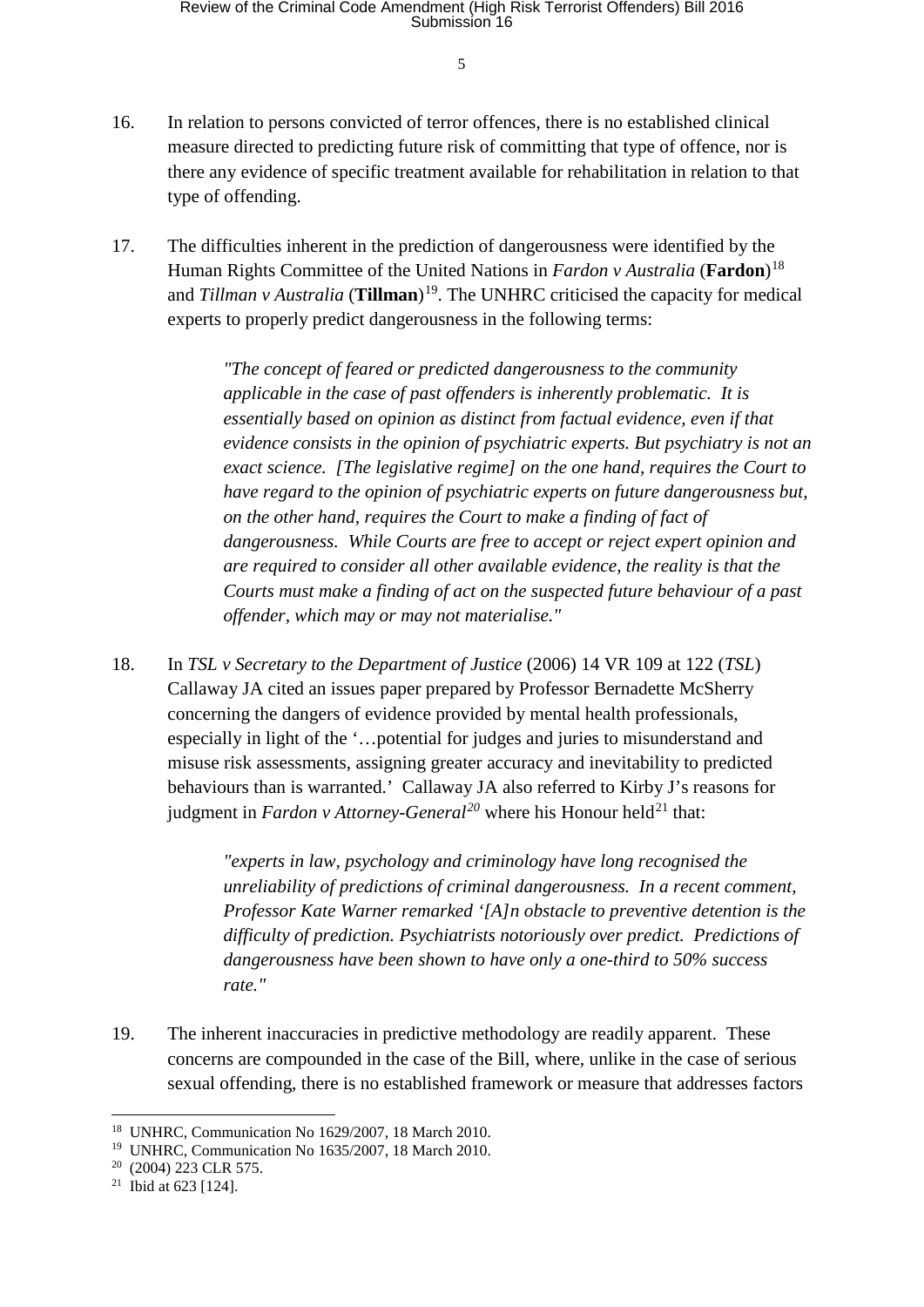specific to the risk of future terror related offending. The generality of the matters referred to in s. 105A6.7 reinforce this point.

- 20. Secondly, in the case of serious sexual offenders, there is rehabilitative treatment available, specifically designed to address the risk of sexual recidivism. Indeed, this is an express purpose of the legislation: rehabilitation and treatment of an offender to reduce risk to the community.<sup>[22](#page-5-0)</sup> In contrast, the Bill makes no attempt to focus on rehabilitation as an object of further detention. The absence of this consideration results in the inevitable conclusion that a CDO merely extends the term of imprisonment for arbitrary periods of up to 3 years, subject to review.
- 21. Further, the lack of any focus in the Bill on the rehabilitation of the offender itself constitutes a serious departure from the views of the UNHRC as expressed in *Fardon* and also *Tillman*. That is, the absence of any provision in the Bill for the rehabilitation of the offender reinforces the impression that the CDO regime to be established by the Bill constitutes a form of arbitrary detention in contravention of the ICCPR.
- 22. We have not overlooked proposed s 105A.4. That provision would provide that the detained person must be treated "in a way that is appropriate to his or her status as person who is not serving a sentence of imprisonment." How is this to be achieved, and how is it capable of being enforced? The Bill contains no guidance. Further, the provision is subject to wider-ranging and generalised exceptions. The result is that, in practical terms, s 105A.4 may be little more than window-dressing. If the only specific outcome a detained person can expect if a CDO is made is that he or she will be denied their freedom, then the law proposed by the Bill is properly characterised as one intended to extend a sentence of imprisonment for the crimes for which the person has already been punished. If so, it is undoubtedly punitive, and falls within the prohibition established by article 15(1) of the ICCPR. Alternatively, the effect of the Bill is to provide for detention (that is, imprisonment) in advance of any fresh conviction, on the ground of an apprehension that the offender may commit a further offence in the future. This is objectionable as detention without any overt act, proof of intention or proper criminal trial or conviction.
- 23. Worse, it may be that the satisfaction which sustains a CDO is sufficient to find that the necessity referred to in s  $105A.4(2)(b)^{23}$  $105A.4(2)(b)^{23}$  $105A.4(2)(b)^{23}$  exists, resulting in the detained person remaining in prison with prisoners who are serving a sentence. There is reason to think that it does. A Court must be satisfied to a high degree of probability on admissible evidence of the requisite risk, and that the risk cannot be satisfied by less

<span id="page-5-0"></span> <sup>22</sup> *Serious Sex Offenders (Detention and Supervision) Act <sup>2009</sup>* (Vic), s 1.

<span id="page-5-1"></span><sup>&</sup>lt;sup>23</sup> The engagement of one of these exceptions is sufficient to negate the duty not to accommodate a detained person in the same unit of the prison where other prisoners are held. Section 105A.4(b) refers to accommodation in the same prison as prisoners under sentence being "necessary for the safety and protection of the community".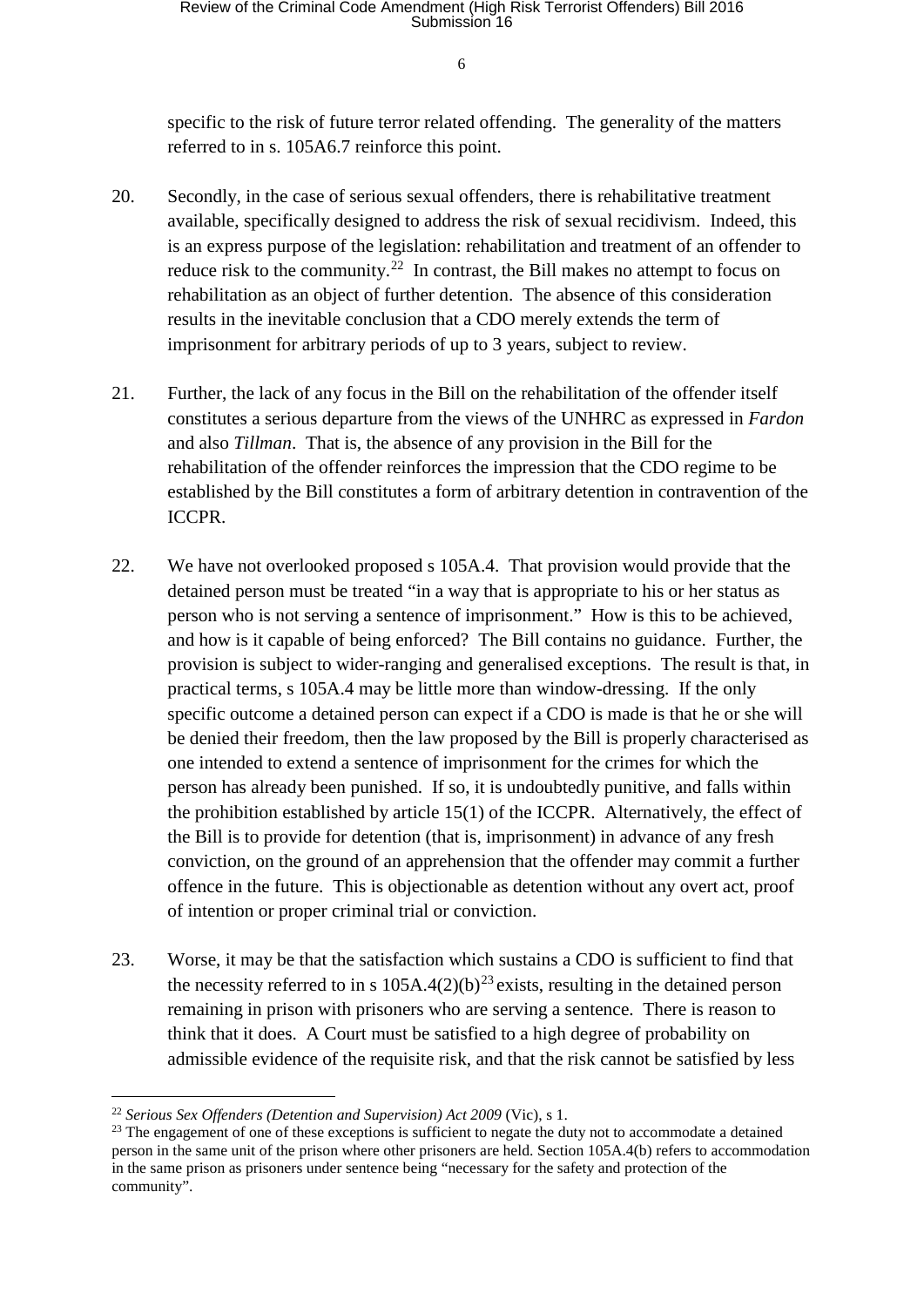# Review of the Criminal Code Amendment (High Risk Terrorist Offenders) Bill 2016<br>Submission 16

7

restrictive measures. In the face of such a finding, the necessity standard prescribed by s. 105A.4(2)(b) is not hard to reach. In that event, detention under a CDO is indistinguishable from imprisonment.

## **B. The civil standard and the definition of "Relevant Expert"**

- 24. Under s. 105A6.7, the Court may appoint a 'relevant expert'. It is noted that the definition of "relevant expert" in the Bill anticipates that opinion evidence of apprehended risk may be given by specified medical practitioners, registered psychologists, and a final category of person identified as "any other expert". However, this is permitted only if the person is determined to be "competent to assess the risk of a terrorist offender committing a serious Part 5.3 offence". This begs the question. The definition contains no guidance as to the criteria that will used to decide whether someone is "competent" to make the contemplated assessment. Indeed, given category (d), it may be anyone.
- 25. As to this, section 79(1) of the *Evidence Act* 1995 (Cth) permits a person who has specialised knowledge based on that person's training, study or experience to give opinion evidence. The Bill intends that the rules of evidence will apply, but does not explain how s. 79(1) is to interact with the evidence of a "relevant expert". Indeed, the Bill posits an inferior standard as the basis for receiving evidence from a person who somehow meets the definition of "relevant expert". The Court must take into account these expert opinions under s. 105A.8.
- 26. Further, the matters to be assessed by the "relevant expert" do not contemplate much in the way of actual evidence derived from specialised knowledge that could not be discovered by the Court itself by application of the usual forensic process. The very generality of the definition exposes the offender to a risk of prejudicial evidence in circumstances where the Bill would mandate that it be received by the Court because of its centrality to the discretion to make a CDO. It is to be observed that a person accused of actually committing a crime could not be exposed to incarceration from evidence of this kind.

# **C. Intrusion into matters of political thought and/or religious expression**

27. A Court may only make a CDO in respect of a "terrorist offender". Such a person is one who has been convicted of an offence of the kinds stipulated in s. 105A.3. In relation to these types of offence, political opinion and/or religious conviction may be one of the motivations for the crimes that engage s. 105A.3(1), and may lie behind, if not be the basis upon which, it is feared the offender may commit a further offence, being a "serious Part 5.3 Offence", if released at the end of their sentence.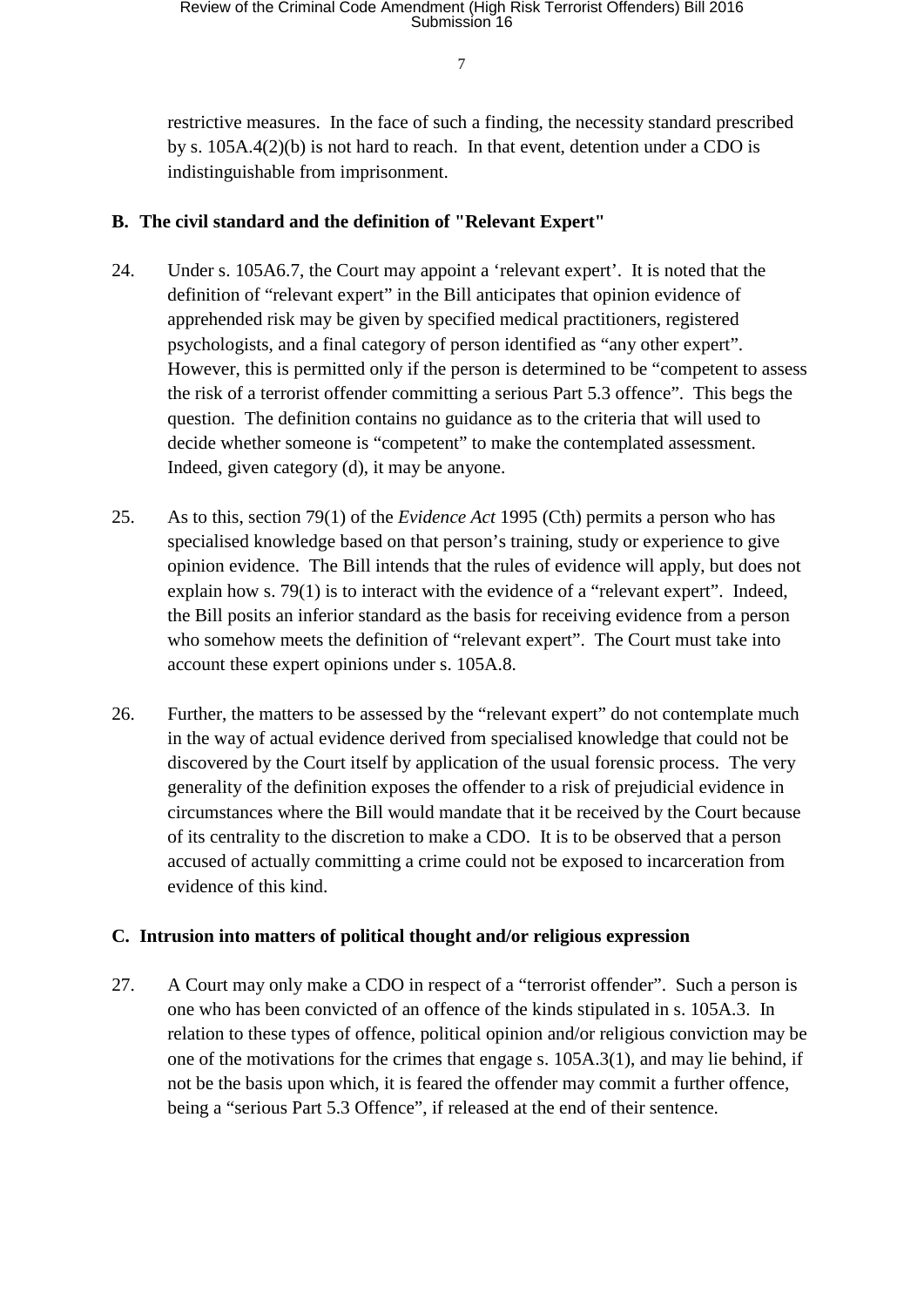- 28. It goes without saying that a political opinion or religious conviction does not justify acts of terror, or acts intended to prepare plan or assist in acts of terror, or threatened acts of any of these kinds.
- 29. However, the jurisdiction conferred under the Bill requires the Court to speculate, albeit in an informed way, as to the likelihood of the offender (who may have been imprisoned for many years) engaging in further crimes of terror. That assessment is one of criminal propensity. Necessarily, the Court must form a view as to the person's likely motivation or intention. That being so, there is a material risk that due to the nature of the crimes upon which the propensity turns (and which enliven the Court's jurisdiction), the offender's liberty may hinge on, or include, assessments of the worthiness of a person's religious and/or political opinions. We consider this to be a breach of article 2(1) of the ICCPR, which provides that:

*"Each State Party to the present Covenant undertakes to respect and to ensure to all individuals within its territory and subject to its jurisdiction the rights recognized in the present Covenant, without distinction of any kind, such as race, colour, sex, language, religion, political or other opinion, national or social origin, property, birth or other status."*[24](#page-7-0)

- 30. Derogations are permitted from this Article in times of public emergency which threatens the life of the nation. However, article 4(1) of the ICCPR applies a strict test, including that the emergency is officially proclaimed and that the derogations are only to the "extent strictly required by the exigencies of the situation, provided that such measures are not inconsistent with their other obligations under international law and do not involve discrimination solely on the ground of race, colour, sex, language, religion or social origin". No mention is made of article 4(1) of the ICCPR in the EM. Further, the EM does not consider how the Bill will ensure that the Court will not be placed in a position where it is required to determine whether a political or religious opinion may justify a conclusion (wholly or in part) that the offender should be deprived of their liberty longer than the period assessed as an appropriate period to punish the offender for their crimes. Some of the criteria proposed by the Bill as the basis for the assessment of propensity appear to weigh the discretion in favour of a  $CDO.<sup>25</sup>$  $CDO.<sup>25</sup>$  $CDO.<sup>25</sup>$
- 31. Additionally, treatment or rehabilitation, one of the assessment criteria stipulated in s. 105A6.7 and 105A.8, is of doubtful relevance in assessing the propensity of a person motivated by political views or religious beliefs. A person so motivated may not regard themselves as requiring either. This issue draws attention to a number of assessment factors that tip the balance in favour a CDO being made.

<span id="page-7-0"></span> <sup>24</sup> See also the observations of Kirby J in *Fardon v Queensland* [2004] HCA 46 at [126] referring to *Australian Communist Party v The Commonwealth* (1951) 83 CLR 1.

<span id="page-7-1"></span><sup>&</sup>lt;sup>25</sup> We address these matters further below.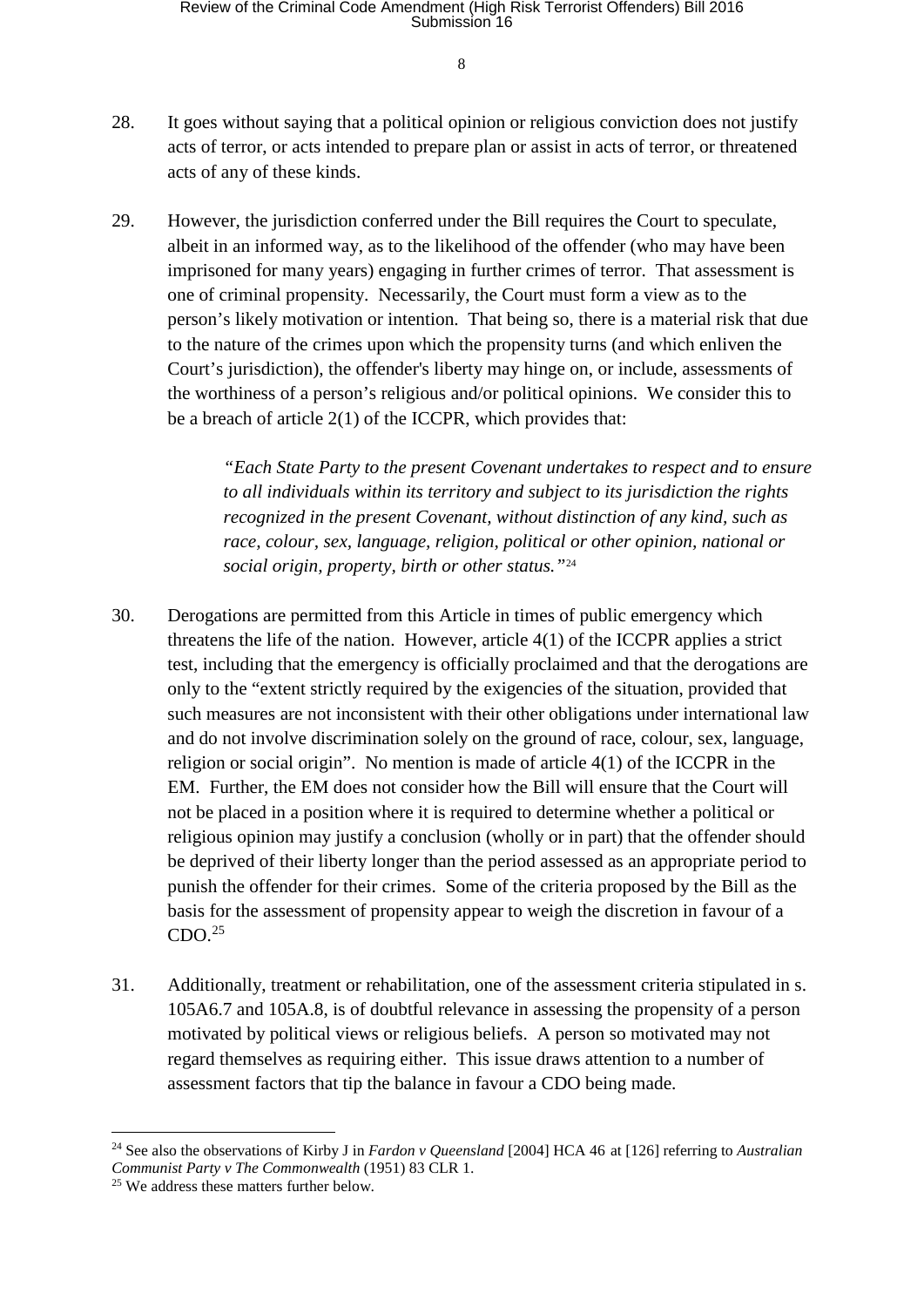## **D. Inherent bias in favour of the making of a CDO**

- 32. In the context of a civil proceeding, the Bill requires the Court to assess whether the offender the subject of an application for a CDO is highly likely to commit a terror offence, if released. It should not be overlooked that the propensity which is the subject of assessment is a propensity to commit a crime. A number of issues arise from that observation.
- 33. First, the determination the Court must make is that the offender "poses" an unacceptable risk of committing a serious Part 5.3 offence if released in the community. This test is expressed in purely hypothetical terms. Given the seriousness of the making of a CDO to the offender, it may be expected that the Court will be required to make a finding of fact, for example that the offender "would likely commit a serious Part 5.3 offence if released in the community".
- 34. The offender's presumptive right to liberty after he or she has completed the stipulated period of incarceration for actually committing a serious Part 5.3 offence would be subject, under the Bill, to a procedure and standard that is lower than would apply if they had engaged in criminal conduct. Despite the nature of the assessment as one of criminal propensity (and the hypothetical nature of the assessed risk), the period of detention of which an offender is at risk if a CDO is made is for periods of up to 3 years at a time, determined in accordance with the inferior standard of proof in civil proceedings.
- 35. Secondly, the criteria the "relevant expert" and the Court must consider for the purposes of assessment include factors that may be said to weigh the absence of overt compliant behaviour by the offender in favour of continuing detention. For example, whether the offender has actively participated in treatment or rehabilitation, or participated in the expert's assessment, are relevant to the assessment process. Moreover, compliance with any parole obligations (as opposed perhaps to any relevant parole obligations) must be taken into account. It may be observed that the Bill would impose on the offender a positive obligation to attend an assessment with an expert.[26](#page-8-0) No sanction is imposed for failure to do so. In this connection, the EM refers to article 17(1) of the ICCPR which proscribes arbitrary and unlawful interference with a person's privacy. It is asserted in the EM that this right is not engaged on the basis that:

*"The Terrorist Offender is under no obligation to participate in the assessment or to disclose any private information. The fact that the Court must consider the level of the terrorist offender's participation in the expert's assessment does not create a de facto obligation to participate."*[27](#page-8-1)

<span id="page-8-0"></span><sup>&</sup>lt;sup>26</sup> Proposed s105A.6(5).

<span id="page-8-1"></span><sup>27</sup> Paragraph 59 of the EM.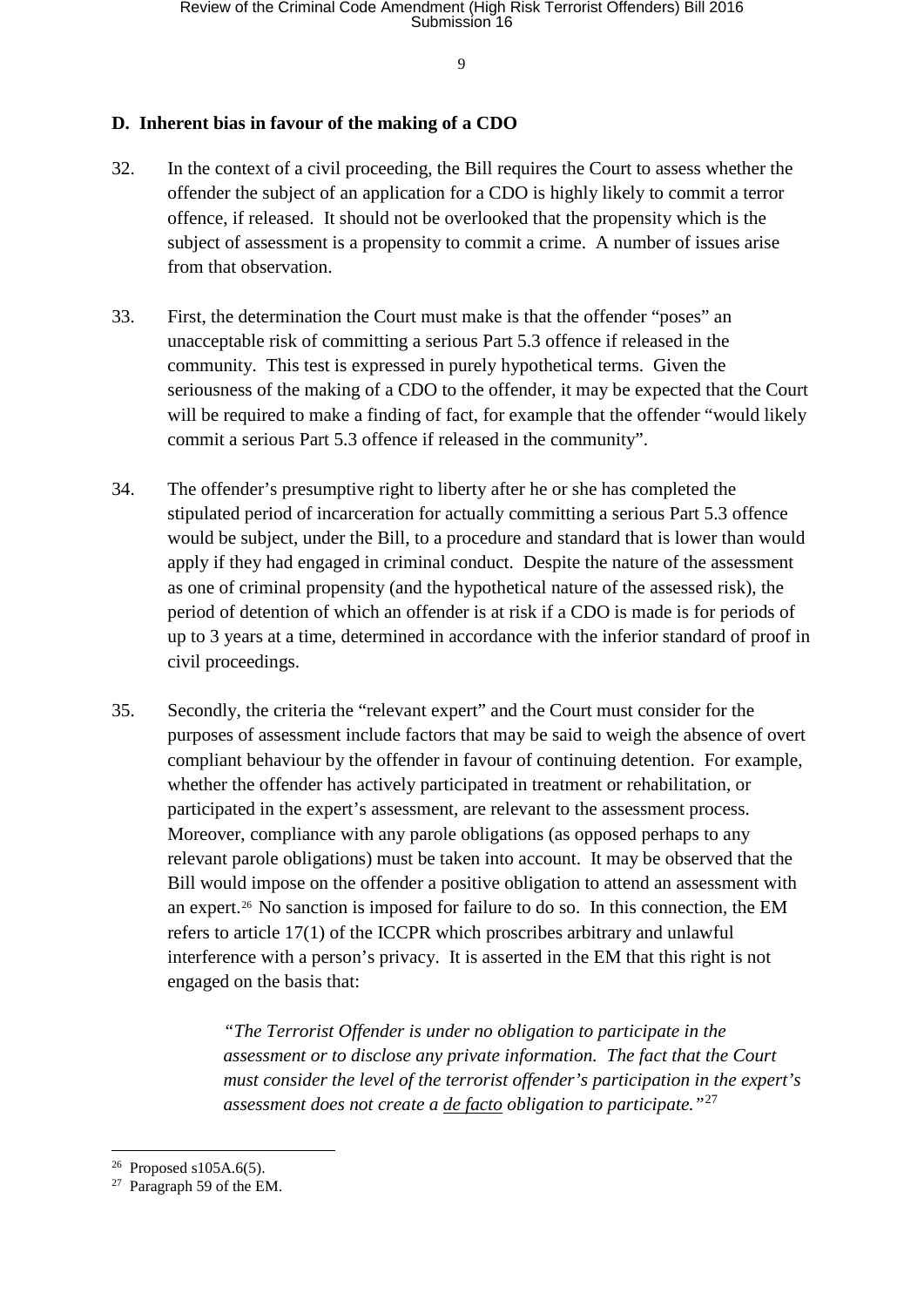- 36. This may be so, but the obligation to attend and the fact that the level of participation by the offender is one criterion upon which the assessment of likelihood is made by the Court puts the person at risk of an adverse assessment if he or she does not attend or participate, or participates in a manner asserted to be below the expected level of cooperation (perhaps because he or she does not wish to disclose private information). By contrast, if the offender had been accused of committing a serious Part 5.3 offence (as opposed to whether he or she is likely to do so), that person could invoke the privilege against self-incrimination. No adverse inference could be drawn if that privilege was invoked.[28](#page-9-0)
- 37. Thirdly, despite the specific obligation imposed on the Court by the Bill to apply the rules of evidence, the offender's criminal history must be taken into account by the Court. That history extends to any offences the person may have committed.<sup>[29](#page-9-1)</sup> Evidence of this kind would normally be inadmissible in a criminal proceeding to prove that the person engaged in conduct forbidden by the criminal law. It is not obvious why it should be admissible to prove that the offender has a propensity to do something that has not been done, if released. This is especially so when the original crime for which the person has been punished may have occurred years before the Court is required to make the assessment.
- 38. Fourthly, the third criterion for the Court's satisfaction under s. 105A.7(1)(c) of the Bill is that the Court be satisfied that there is no less restrictive measure that would be effective in preventing the unacceptable risk. This is a high threshold and one that may be difficult to apply. The threshold tends to favour detention. The focus on risk is also misplaced.
- 39. By the time the Court gets to this criterion, it has already concluded that there is a high probability that the person poses the requisite risk. The true focus of the less restrictive measure criteria should be on the need for the person who poses the risk to be detained. The current criterion tends to favour detention by maintaining the focus on risk, and as observed above does so by imposing a very high threshold.
- 40. Consistent with the approach of the UNHRC in *Tillman*, the less restrictive measures criterion ought to require that the Attorney-General prove that there is no other less restrictive measure available that would *manage* the risk *in a manner that is less restrictive of the liberty of the person concerned*. In this way, the Attorney-General would be required to establish that other, less restrictive, ways of managing the offender have been examined with a focus on measures that do not result in detention, leaving this as a last resort. Legislation with respect to the involuntary detention of

<span id="page-9-0"></span><sup>&</sup>lt;sup>28</sup> See Stephen Odgers, *Uniform Evidence Law*, 12<sup>th</sup> edition (2016), commenting on s 128 of the *Evidence Act 1995* (Cth) [EA.128.690] pp 1073-4.

<span id="page-9-1"></span><sup>&</sup>lt;sup>29</sup> Proposed ss.  $105A.8(g)$ ;  $105A.13$ .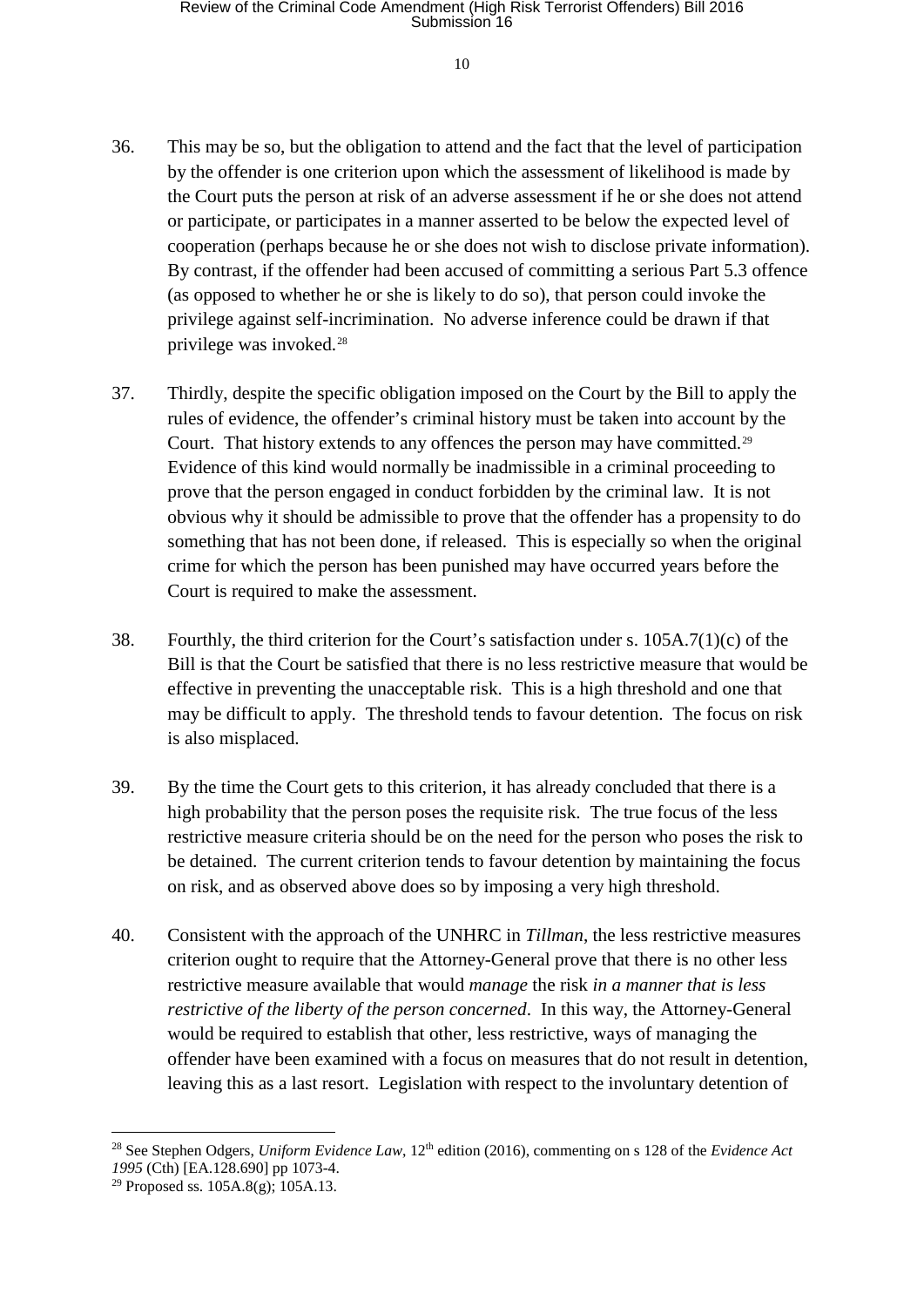patients with mental illness offers an appropriate analogy: see eg s 12 of *Mental Health Act 2007* (NSW).

## **E. Effect on the Rights of the Child**

- 41. Offenders who were convicted whilst still children are at risk of being detained under a CDO pursuant to s. 105A.3(1)(c). That being so, whilst punished as a child for the crimes he or she has previously committed, if before the end of the period of imprisonment the child turns 18, he or she may be further detained under a CDO as an adult. Such an outcome is particularly harsh and inconsistent with the United Nations Convention on the Rights of the Child.[30](#page-10-0)
- 42. These arrangements also result in the incongruous result where a child offender is at risk of passing from a form of detention that specifically takes account of that status and the need for rehabilitation, to one that does not - at all. In the criminal law, children under a certain age are exempted from criminal responsibility because of their incapacity to understand the consequences of their acts and because they have not fully developed an appreciation of the difference between right and wrong. [31](#page-10-1) Moreover, capacity is usually a matter for determination by a court after psychological evaluations have been conducted and the child has been appropriately examined and assessed. It is unclear whether and to what extent the Bill requires the Court to take into account the offender's previous status as a child when considering whether to impose a CDO on the offender who has reached adulthood while imprisoned.

# **Conclusion**

- 43. In the limited time available, this submission has been prepared in summary form and has focused on limited aspects of the Bill, only. However, the importance and complexity of the Bill warrant further consideration. Suffice to say that the Bill is deeply flawed, and before enactment must be amended to conform with human rights norms. This can only be achieved by the revision of the Bill to address and overcome the deficiencies referred to above.
- 44. Members of the Victorian Bar subscribing their names below are available to give evidence in support of this submission or otherwise assist the Committee further, if required.

#### 19 October 2016

<span id="page-10-0"></span><sup>&</sup>lt;sup>30</sup> See UN, Committee on the Rights of the Child, General Comment No. 10 (2007): Children's rights in juvenile justice (CRC/C/GC/10 - 25 April 2007)

<span id="page-10-1"></span> $31$  See for example sections 7.1 and 7.2 of the Criminal Code.